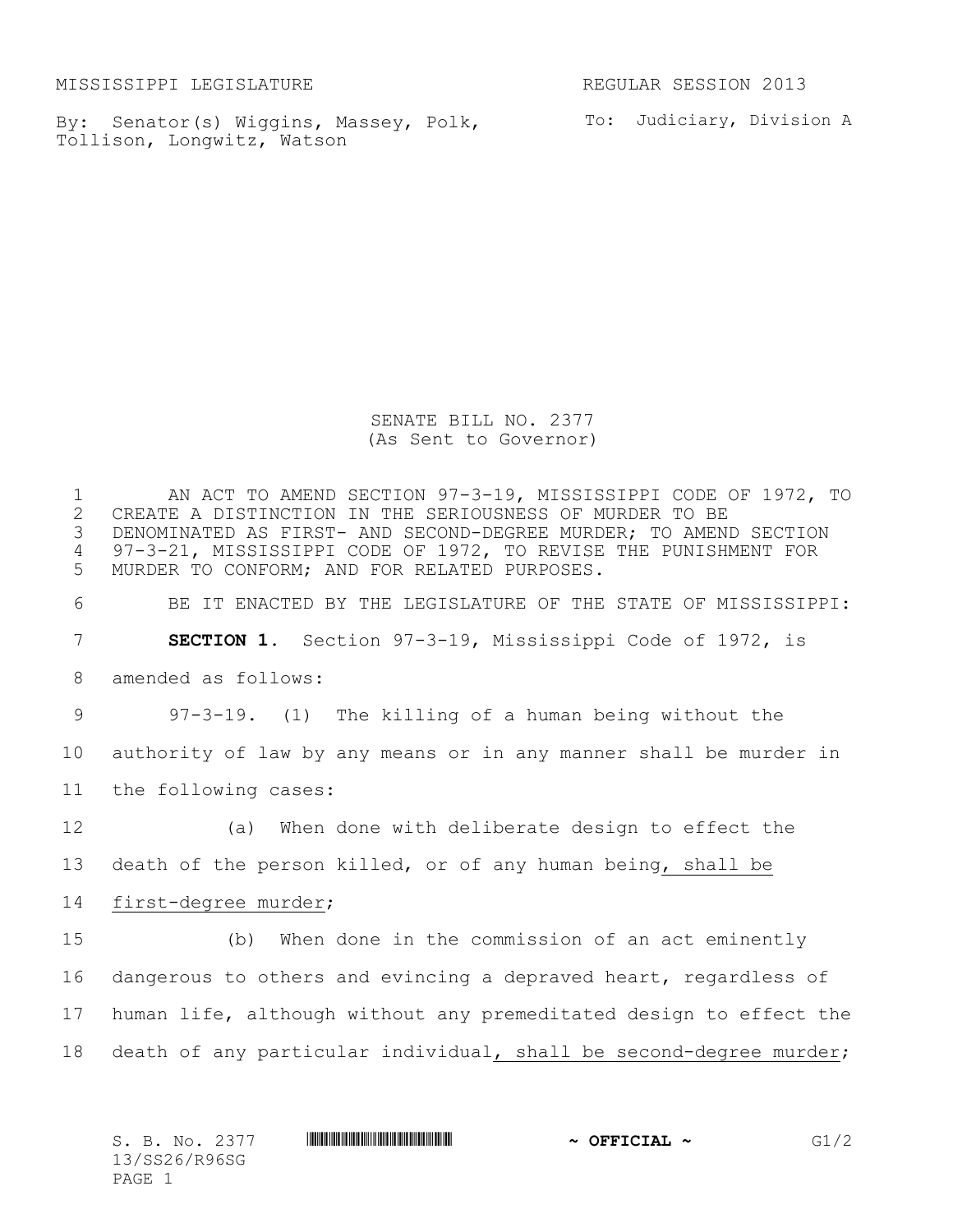(c) When done without any design to effect death by any person engaged in the commission of any felony other than rape, kidnapping, burglary, arson, robbery, sexual battery, unnatural intercourse with any child under the age of twelve (12), or nonconsensual unnatural intercourse with mankind, or felonious abuse and/or battery of a child in violation of subsection (2) of Section 97-5-39, or in any attempt to commit such felonies, shall be first-degree murder;

 (d) When done with deliberate design to effect the death of an unborn child, shall be first-degree murder.

 (2) The killing of a human being without the authority of law by any means or in any manner shall be capital murder in the following cases:

 (a) Murder which is perpetrated by killing a peace officer or fireman while such officer or fireman is acting in his official capacity or by reason of an act performed in his official capacity, and with knowledge that the victim was a peace officer or fireman. For purposes of this paragraph, the term "peace officer" means any state or federal law enforcement officer, including, but not limited to, a federal park ranger, the sheriff 39 of or police officer of a city or town, a conservation officer, a parole officer, a judge, senior status judge, special judge, district attorney, legal assistant to a district attorney, county prosecuting attorney or any other court official, an agent of the Alcoholic Beverage Control Division of the **\* \* \*** Department of

13/SS26/R96SG PAGE 2

S. B. No. 2377 \*SS26/R96SG\* **~ OFFICIAL ~**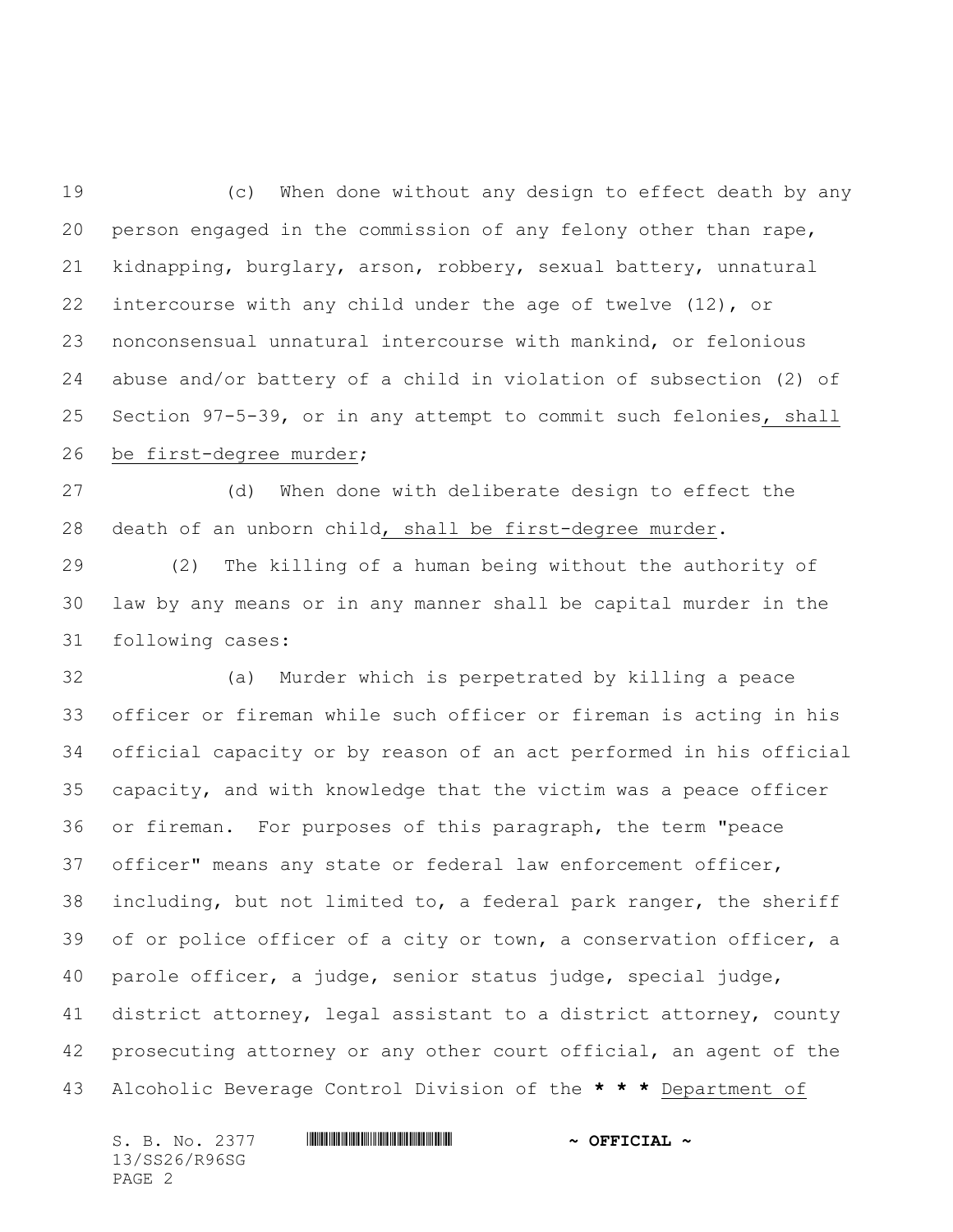Revenue, an agent of the Bureau of Narcotics, personnel of the Mississippi Highway Patrol, and the employees of the Department of Corrections who are designated as peace officers by the Commissioner of Corrections pursuant to Section 47-5-54, and the superintendent and his deputies, guards, officers and other employees of the Mississippi State Penitentiary;

 (b) Murder which is perpetrated by a person who is under sentence of life imprisonment;

 (c) Murder which is perpetrated by use or detonation of a bomb or explosive device;

 (d) Murder which is perpetrated by any person who has been offered or has received anything of value for committing the murder, and all parties to such a murder, are guilty as principals;

 (e) When done with or without any design to effect death, by any person engaged in the commission of the crime of rape, burglary, kidnapping, arson, robbery, sexual battery, unnatural intercourse with any child under the age of twelve (12), or nonconsensual unnatural intercourse with mankind, or in any attempt to commit such felonies;

 (f) When done with or without any design to effect death, by any person engaged in the commission of the crime of felonious abuse and/or battery of a child in violation of subsection (2) of Section 97-5-39, or in any attempt to commit such felony;

S. B. No. 2377 \*SS26/R96SG\* **~ OFFICIAL ~** 13/SS26/R96SG PAGE 3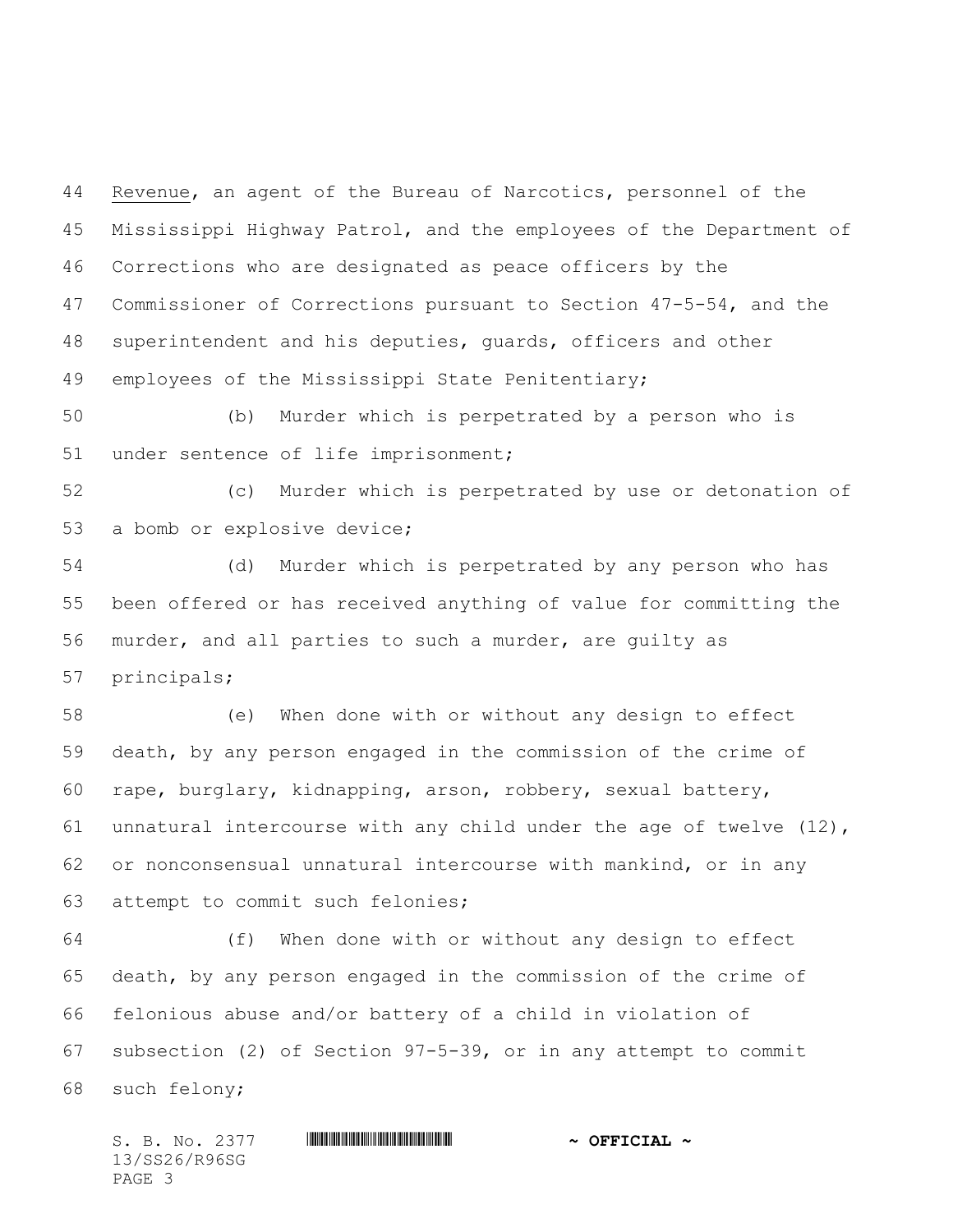(g) Murder which is perpetrated on educational property as defined in Section 97-37-17;

 (h) Murder which is perpetrated by the killing of any elected official of a county, municipal, state or federal government with knowledge that the victim was such public official.

 (3) An indictment for murder or capital murder shall serve as notice to the defendant that the indictment may include any and all lesser included offenses thereof, including, but not limited to, manslaughter.

 **SECTION 2.** Section 97-3-21, Mississippi Code of 1972, is amended as follows:

 97-3-21. (1) Every person who shall be convicted of first-degree murder shall be sentenced by the court to imprisonment for life in the **\* \* \*** custody of the Department of Corrections.

 (2) Every person who shall be convicted of second-degree murder shall be imprisoned for life in the custody of the Department of Corrections if the punishment is so fixed by the jury in its verdict after a separate sentencing proceeding. If the jury fails to agree on fixing the penalty at imprisonment for life, the court shall fix the penalty at not less than twenty (20) nor more than forty (40) years in the custody of the Department of Corrections.

13/SS26/R96SG PAGE 4

S. B. No. 2377 \*SS26/R96SG\* **~ OFFICIAL ~**